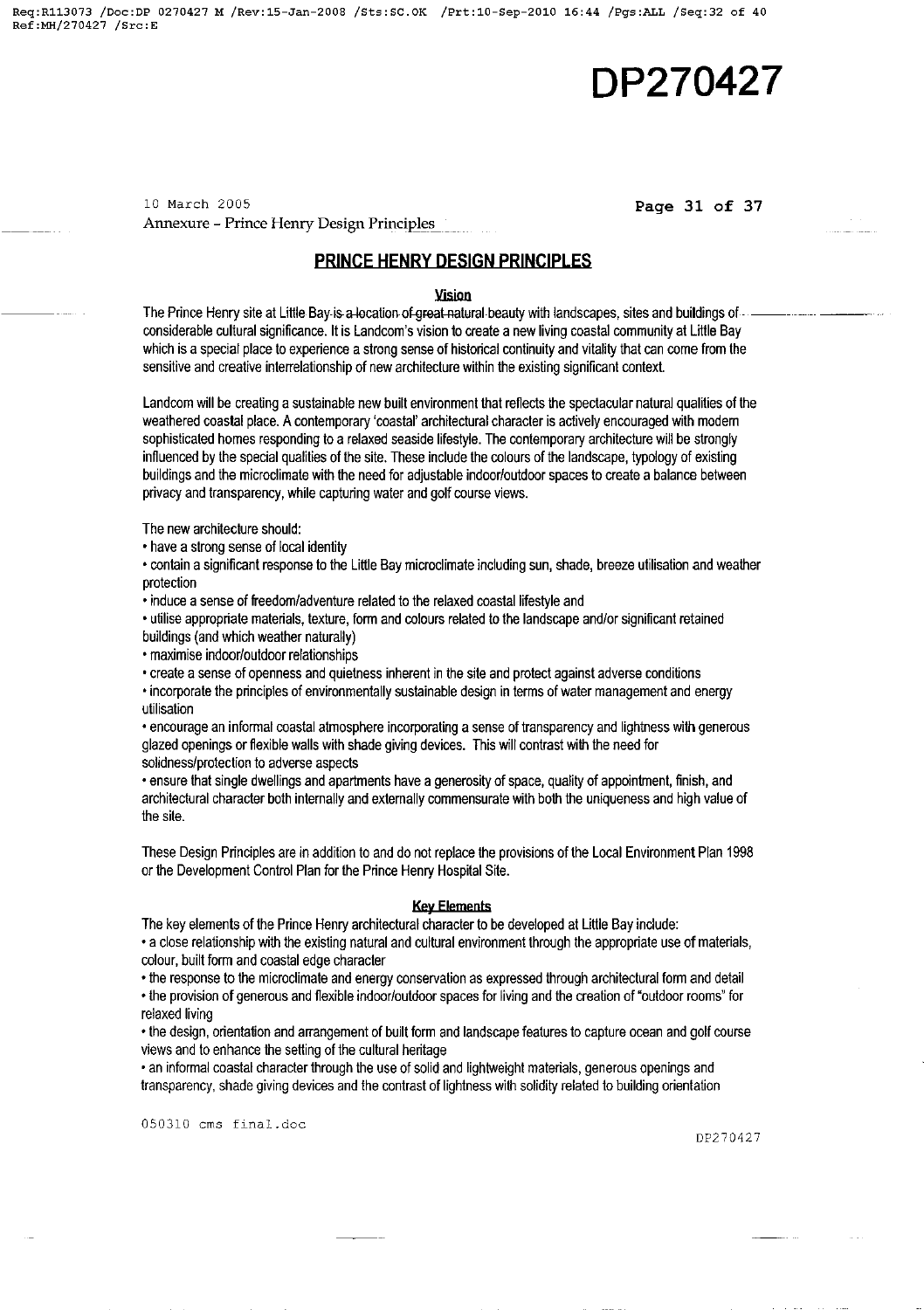10 March 2005

## **Page 32 of 37**

The design principles are designed to cover a wide range of building types and forms including detached housing, terrace and courtyard housing, garden apartments and 3-5 storey apartment buildings. There are apartments for older persons, residential aged care facilities and other specialist community buildings. Retained heritage buildings will be subject to Specific Elements Conservation Policies (SECP) and are not specifically referred to in these design principles.

# **Architectural Character**

New buildings should be designed to reflect the character of outdoor coastal living and relaxed lifestyle associated with Little Bay. Buildings should be of contemporary high quality design, generally horizontal in expression with large protected openings, significant courtyard and balcony spaces with elements for weather protection and sun control strongly expressed.

Building design should respond to the particular context or setting of individual precincts and this will add to the diversity of the final architectural outcome. Considerations may include the principal view, slope of the land or relationship to retained buildings and/or site features. The design should "build on what exists" at Little Bay and may utilise existing architectural forms, colour or materials to inform the new building in subtle ways.

New buildings are to be designed to be seen "in the round"- within landscaped settings - similar to significant buildings to be retained. Simple "block" forms are preferred with widths and lengths similar to retained buildings and with facades articulated. Individual dwellings and apartments should reflect the character of coastal outdoor living with over-sized balconies linked directly to internal living areas with large openings detailed with flexible screens, fixed shades or shutters to control wind and sun. Buildings should have a predominantly horizontal expression offset by vertical elements such as access lobbies. Windows should be expressed as horizontal slots (unless related to retained buildings).

Energy efficiency in design is to be expressed in the building character. This should be evident in different façade treatments to various orientations, protection to windows by projecting eaves, hoods or pergolas, the use of glass louvres for controlled ventilation, predominantly light external colours and natural light and ventilation to internal private and communal spaces including building foyers and lift lobbies.

# **Roof Form**

To establish a distinctive coastal architectural theme, the use of skillion, low pitched, multiplanar, curved, '1Iat" and hovering roof forms is required. Pitched roof forms will only be considered as minor elements reflecting the architectural form of retained historic buildings. Rooftops should be articulated to provide solutions to natural light, orientation, and ventilation, while maintaining a neat aesthetic on the skyline. Setbacks to building tops with private or communal terraces between apartments and the parapet are encouraged to articulate the building form. This approach to roof form will require the careful consideration of all roof penetrations. These should be grouped and visual impact minimized. Paved roof terraces for communal activities are encouraged and should incorporate pergolas/sunshading and planting.

# Built Form, Height And Setbacks

Building heights for each precinct and lot are defined and allow for some additional height to accent corners, close vistas or to take advantage of specific site vistas.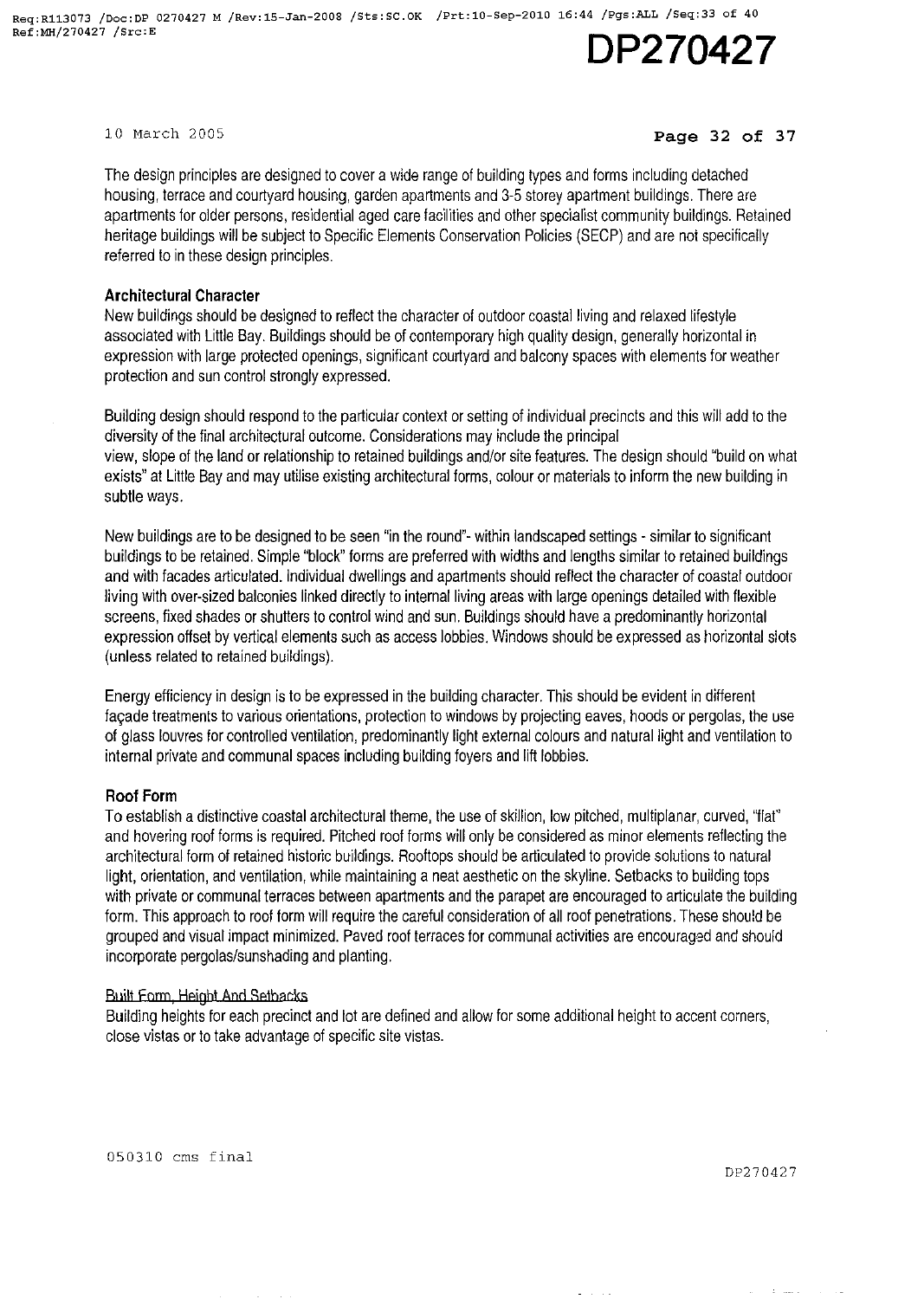10 March 2005

# **Page 33 of 37**

# plan And Section

Apartment buildings should have a narrow building depth, where possible with dual orientation to promote natural ventilation, The desirability of northern orientation for living rooms may need to be balanced against ocean or golf course views, Primary and secondary living spaces and lor through plans should maximise the opportunity for dual aspect. Courtyard building forms, which create a series of protected spaces, are encouraged for both apartments and individual houses, Visually Significant corners should be defined by building mass/special architectural character or response to retained buildings, Building facades are to be articulated by a series of solids, voids and projections within the overall horizontal aesthetic, Building entries should be clearly visible on the fagade and be weather protected,

# **Microclimate And Orientation Influences**

**North** 

• primary balconies **and** decks; glass balustrades where appropriate; (closed or opaque where exposed to public view); solar access/large areas of glass; privacy between units, eg blades, solid screens; maximise cooling NE summer breeze,

# South

• secondary balconies if required; wind protection/shutters; protected windows generally smaller and horizontal; protective roofs; robust/simple details; few external living spaces,

East

• major view direction - openable larger 'picture' windows; balconies with protection from south unless secondary outdoor living spaces are provided; adjustable sun control; sheltered side in winter. **West** 

• fixed sun control; generally smaller horizontal windows; pergolas/deciduous planting; overhangs and under covered spaces; protection required from summer sun; prevailing winter (westerly) breeze protection,

# **Exterior Colours And Materials**

The choice of external colours and the selection of materials should relate to the colours and textures of the Little Bay coastal landscape, A colour palette based on four identifiable zones has been prepared to indicate themes within specific areas of the site, This will establish a degree of consistency along site edges while providing a level of diversity internally, There may also be references to materials or colours of existing buildings within certain precincts as a means of relating old and new, The principal or base colour/s of new buildings should be relatively neutral and light in tone with stronger accent of highlight colours used on "attached" or projecting elements such as screens, blade walls, shutters, sunshades, pergolas, porches, balconies and surrounds to openings, Darker recessive tones may be used as a base or top, Materials should be chosen to weather naturally and be low in maintenance and capable of resisting the salt atmosphere,

• external materials can include rendered or bagged masonry (painted or pre-coloured), exposed concrete, smooth faced brickwork (in limited areas and related to retained buildings), glass, weatherboarding and 'ecoply', CFC panels and metal cladding such as zinc, copper and stainless steel. The use of natural stone is encouraged,

• the use of "Iightweighf' materials such as timber boarding, ecoply, zinc or sheet metal panels and profiled metal sheeting is encouraged to contrast with solid masonry surfaces and to provide a coastal or 'nautical' character. Lightweight materials may constitute no more than 50% of the external walling for individual houses and 25% for apartment buildings,

• roof materials can include profiled metal deck (precoloured where visible), zinc, copper or concrete (with

050310 ems final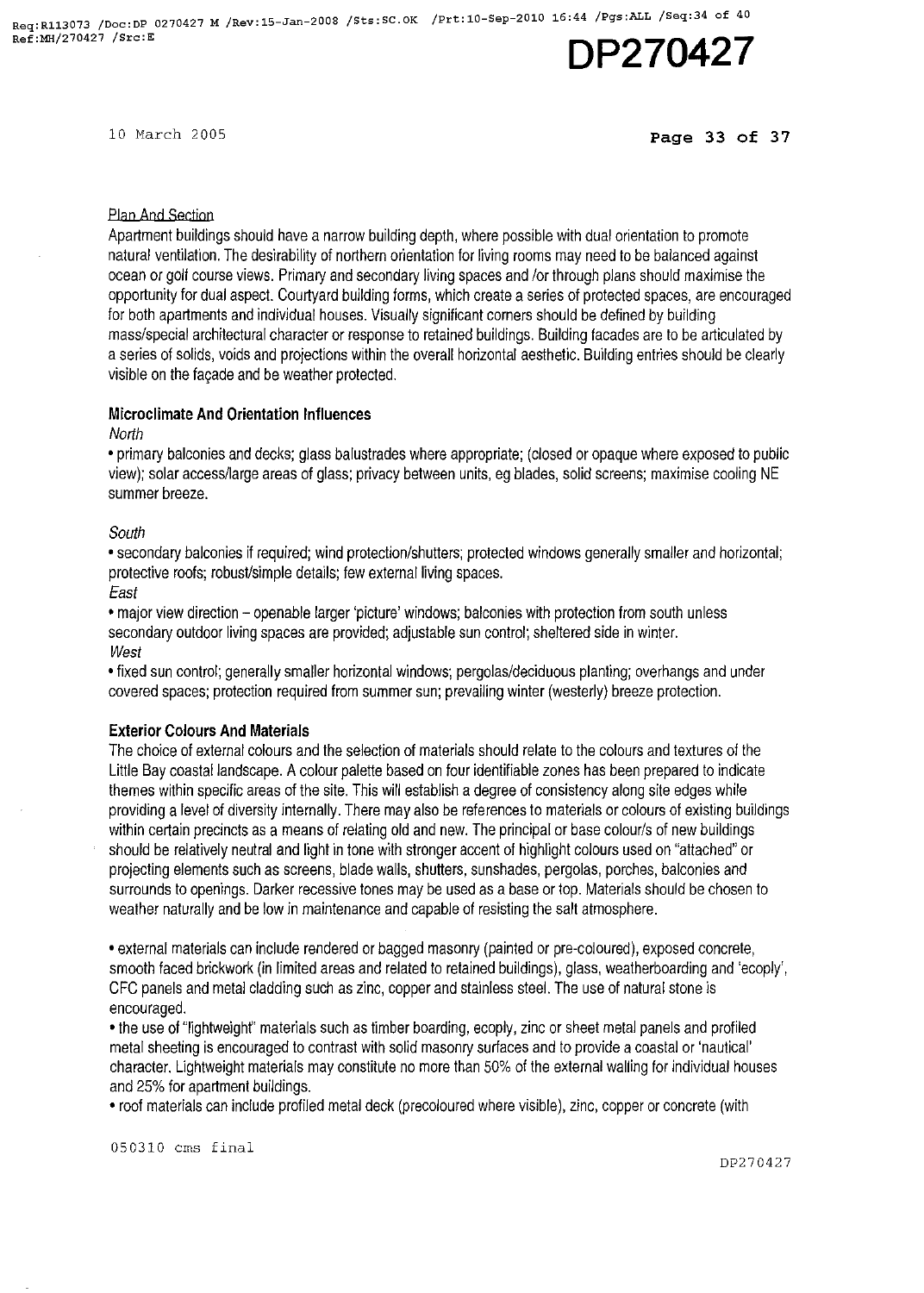10 March 2005

### Page 34 of 37

protective pebble, gravel or turf surfaces).

• natural metallic finishes can be used in appropriate locations where reflectivity is not an issue.

• suitable Colorbond colours are "surfmist", "dune", "shale grey", "windspray", "woodland grey" and in the metallic steel range "citi" and "conservatory"

• it is recommended by manufacturers that Colorbond "ultra" be used for roofs within 200m from breaking surf. Acceptable colours in this range are "windspray", "surfmist" and "dune"

• slate roofs may be approved where they establish a link with adjacent heritage buildings. Terracotta, concrete and composite tiled roofs will not be permitted

• glazing should be no more than 20% reflective

• the clear expression of steel structural elements and detailing, contrasting with glass and masonry walls is encouraged.

#### **Landscape Design**

Landscape design should be based on the existing natural and cultural elements of the Little Bay site. The landscape should enhance residential amenity, provide habitat for native and indigenous plants and animals, and be suitable for the extreme coastal conditions. It should also improve stormwater and air quality, contribute to biodiversity and improve energy efficiency of buildings. The landscape design should retain and incorporate trees, shrubs and groundcovers, which are endemic to the site and any significant site elements within individual precincts where possible. The selection of hard and soft landscape materials for private garden spaces will also influence the quality of development at Prince Henry.

### **Walls And Fences**

Walls and fences define boundaries between spaces or changes in level and influence visual amenity and safety/security of residents. Their design should positively contribute to the public domain and be in keeping with the desired coastal themes. The existing character of the site is relatively open with few fence examples. Notable exceptions include the timber picket fence to Pine Cottage. There are also rock outcrops and sandstone walls that form part of the landscape.

The intention is to retain the open landscape character of the site by utilizing landscape elements as edges or transparent fence types as a preference. Generally walls should provide privacy and security while not eliminating views, outlook or light and avoid continuous lengths of blank wall at street level. There should be a balance of solid to transparent materials. Materials should be durable, easily cleaned and graffiti resistant, suitable for the coastal atmosphere. Raised walls or terraces to streets should be softened by the use of planters.

For apartment buildings, fences and walls should relate to the principal materials and colours of the building, be light in colour and contrast solid elements with open contemporary vertical metal palisade or horizontal timber boarded styles with associated hedge planting where privacy is a requirement. Solid elements maybe sandstone, rendered or bagged masonry.

While open fencing types and landscape approaches to site boundaries are preferred to retain the open character of the site, it is recognised that there is a need to provide for privacy, security and weather protection. There is also a need for aesthetic control to achieve a high visual standard.

# **Public Art**

The incorporation of public artwork, water features and recreational facilities together with high quality landscapes within semiprivate/communal areas of apartment developments is encouraged and should be coordinated with the public art program being promoted by Landcom.

050310 cms final

DP270427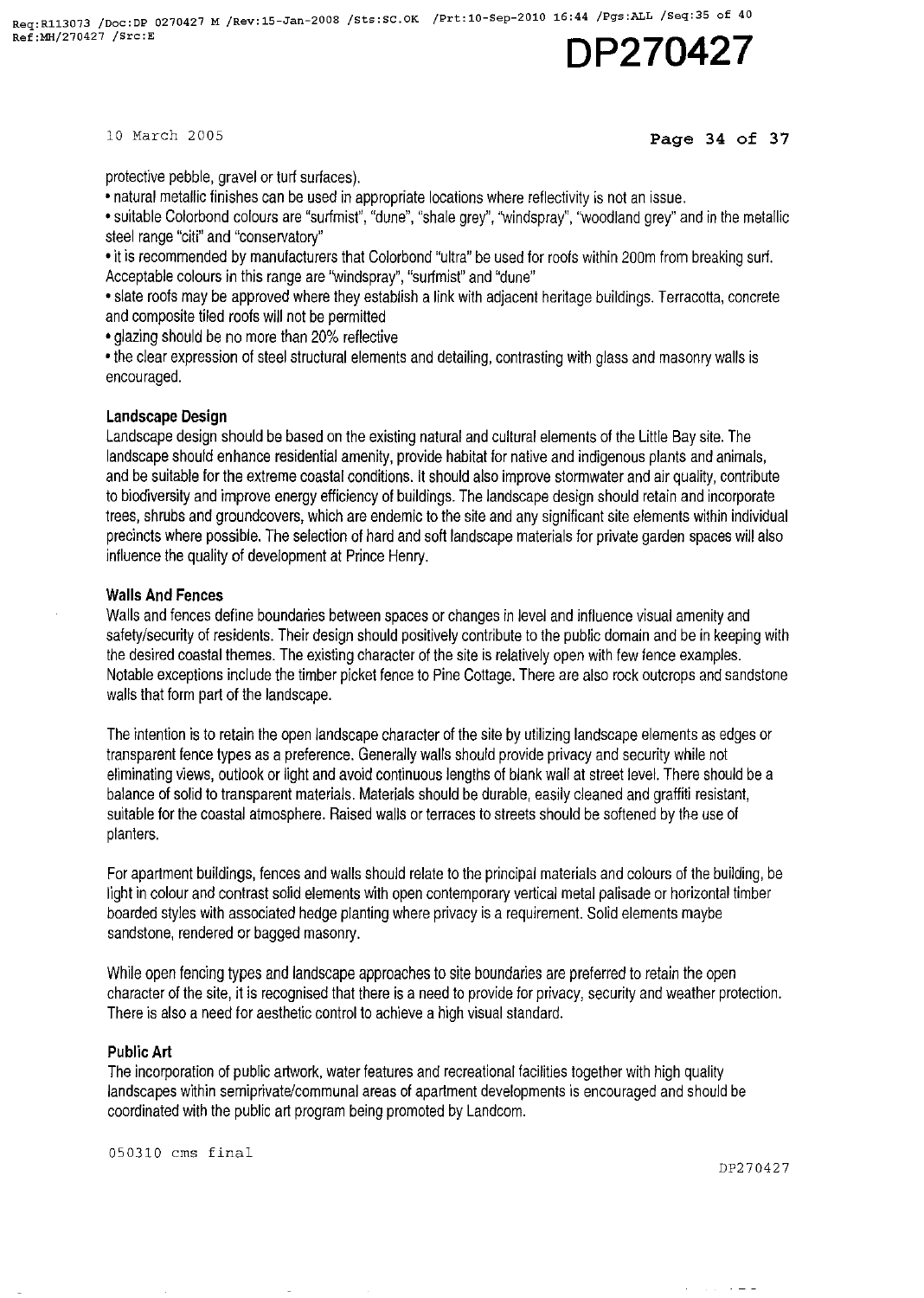10 March 2005

## **Page 35 of 37**

The collaboration between public art and the new design elements will create opportunities for the interpretation of the transformation of the site, interpretation of the many significant natural and cultural features of the Prince Henry site and for the enhancement of the public and private spaces.

The design intent is that high quality work of contemporary art and design will enliven the daily lives of the residents of the Prince Henry site and surrounding community. Works should be an integral part of the architectural and landscape design, conceptually and in implementation. Designs should enrich the coastal site's environment beyond what good planning, architecture and landscape can achieve on their own.

The materials used for artworks are to be determined in accord with the requirements of a 20 year lifespan in which the work is to maintain its intended visual effect with very little maintenance. The materials should also be chosen with respect to their resistance to vandalism and graffiti, as well as resistance to the effects of salt air, ultraviolet exposure, and other weather conditions that characterise the site.

# **Energy Smart**

Prince Henry @ Little Bay is to be a low energy residential development. The principles stated here should be read in conjunction with Landcom's Energy Smart policy. All detached houses, villas, townhouses, terraces and courtyard homes are to have gas boosted solar water heaters. Multiunit dwellings are to have centralised gas boosted solar water heaters. Solar collectors are to be carefully located to minimise visual impact as viewed from public spaces, be positioned below ridgelines and integrated with roof design as far as practicable. All new dwellings should achieve a minimum of 4.5 stars NatHERS rating (except where restricted by existing building orientation/heritage/issues) and/ or achieve BASIX requirements. All shower heads to be AM rated. Air conditioning should not be required in dwellings and apartments designed in accordance with contemporary ESD practices, and is not encouraged. Ceiling fans should be used in living areas and bedrooms. Special accommodation for the elderly however may require airconditioned spaces. Thermal mass in buildings should be utilized where possible for passive climate control.

#### **Water Conservation**

Detailed stormwater management studies have been undertaken for Prince Henry and indicate that for the majority of development, stormwater and roof rainwater is more effectively managed by diverting flows directly to a central storage facility on the golf course and then recycling to irrigate public spaces. The use of rainwater tanks will be limited to individual dwellings.

# **Car Parking, Garages And Driveways**

The majority of car parking is to be located underground. The number of vehicular crossovers should be minimised and the locations should be in accordance with the control drawings. Any exposed sections of car park wall are to be carefully considered so as not to detract from street views. At grade garages for detached lots and courtyard houses should be carefully designed to integrate with the house and should not dominate the streetscape. Garage doors should not be featured, but blend with the colours and design of the house. Horizontal banding of metal or timber panels is required. The garage door should be a minimum of 1m behind the front facade of building. Double garages generally will not be permitted on lots with a frontage of 12m or less. Garage doors for apartment buildings should be carefully located to minimize adverse impact on adjacent apartments and be quiet in operation. All driveways to multi-unit developments and individual houses are to match the site prototype.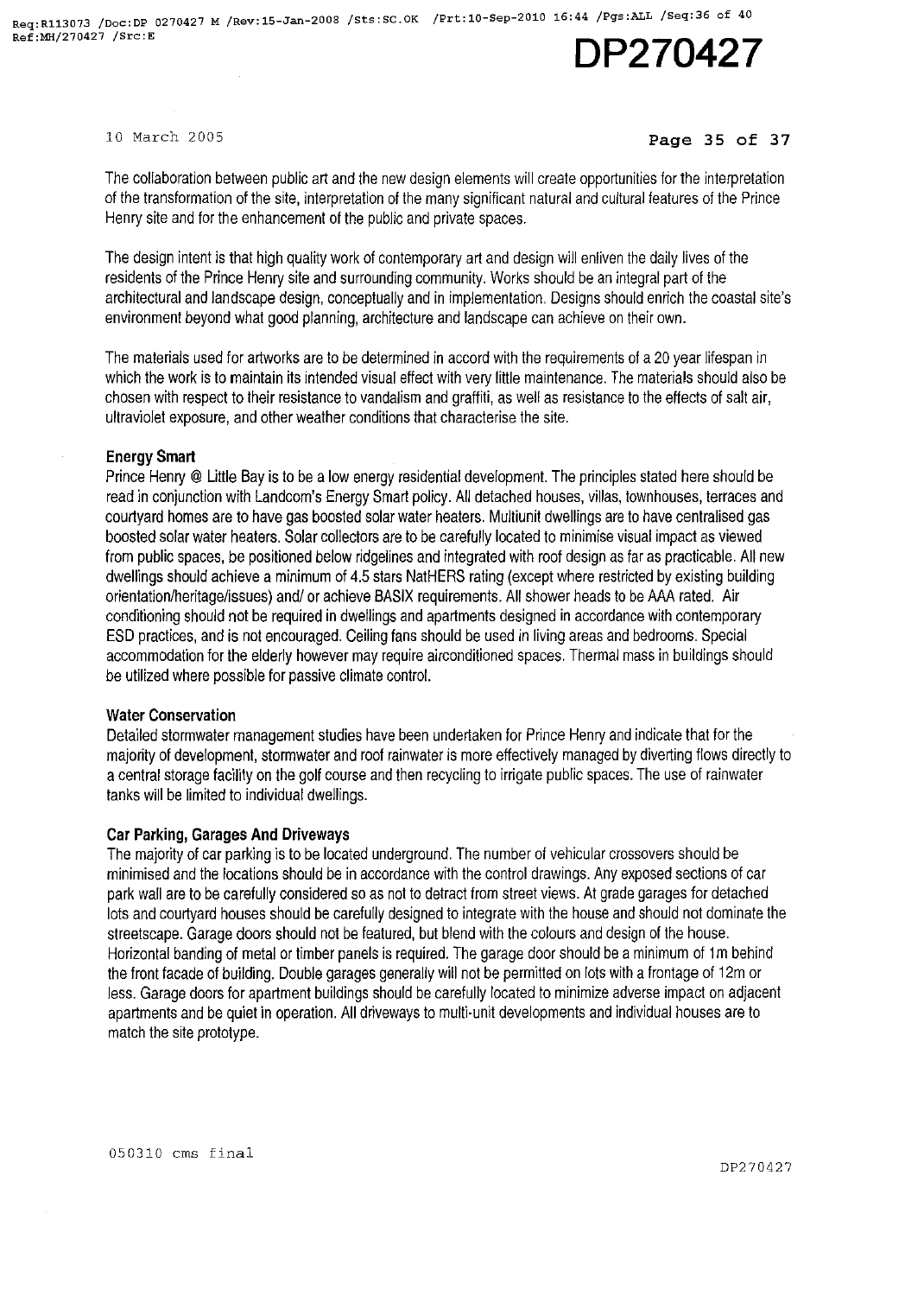10 March 2005

# Page 36 of 37

# **Details**

The following guidelines indicate the preferred approach to a number of architectural details:

# Balconies And Balustrades

Generous, oversized balconies are encouraged and may be cantilevered or contained within the fabric of the building where more protection is required from prevailing weather (eg south facades). At least one primary balcony is to be provided per apartment. The minimum primary balcony depth is 2.4m and the minimum size is 10m2 (DCP control) Balconies up to 3m in depth are encouraged. Windows and doors to balconies should be full width to maximize indoor/outdoor relationships.

Balconies which wrap around building corners and cantilever or project from the building are encouraged. Cantilevered balconies may have pergolas, adjustable/fixed louvres and sliding screens, or shutters or blinds to create "outdoor rooms" and control climate. Balustrade design is to be integrated into the overall architectural form. Preferred detailing is to reflect a coastal character and could include horizontal bars, stainless steel wires, timber battens, mullionless or opaque glass/solid panels for privacy, or a combination of these.

# Privacy Screens, Eaves And Weather Protection

The use of effective privacy screens together with the creation of outdoor rooms or "loggias" to provide sun control and comfort from adverse weather is encouraged. These can take the form of aluminium shutters, horizontal timber battened screens or solid lightweight elements, all of which can be fixed or moveable. Generous roof overhangs or eaves are encouraged for weather protection and sun shading purposes.

# Balcony Drainage And Downpipes

The careful design and integration of downpipes and drainage provisions, particularly to apartment balconies, is required to avoid unsightly details. Drainage from balconies should be concealed in the floor slab and down pipes should be designed into facades and elevations to minimise visual prominence. Downpipes should be straight runs without angles and bends. Gutter types are to be half-round and downpipes circular to reflect the coastal character.

# Windows, Doors

Security doors where required to be simple and recessive. Flyscreens to match window frame colours and to have dark coloured mesh. External roller security shutters are prohibited.

# Outbuildings, Storage And Drying Areas

Storage requirements should be incorporated into the main dwelling, apartment or garage space. External 'sheds' or storage areas will not be acceptable and pool equipment is to be stored away from view. Drying areas are to be located away from public view.

# Television Antennae & Satellite Dishes

No private television antennae are permitted. Satelitte dishes to be consealed from view.

# Solar Hot Water Heating

Solar collector units must be located on the roof and screened from view wherever possible. Tanks for solar systems are not permitted on the roof. Colours of the system including pipework should match the main dwelling and be located at the rear of the property or in a location not viewed from the street.